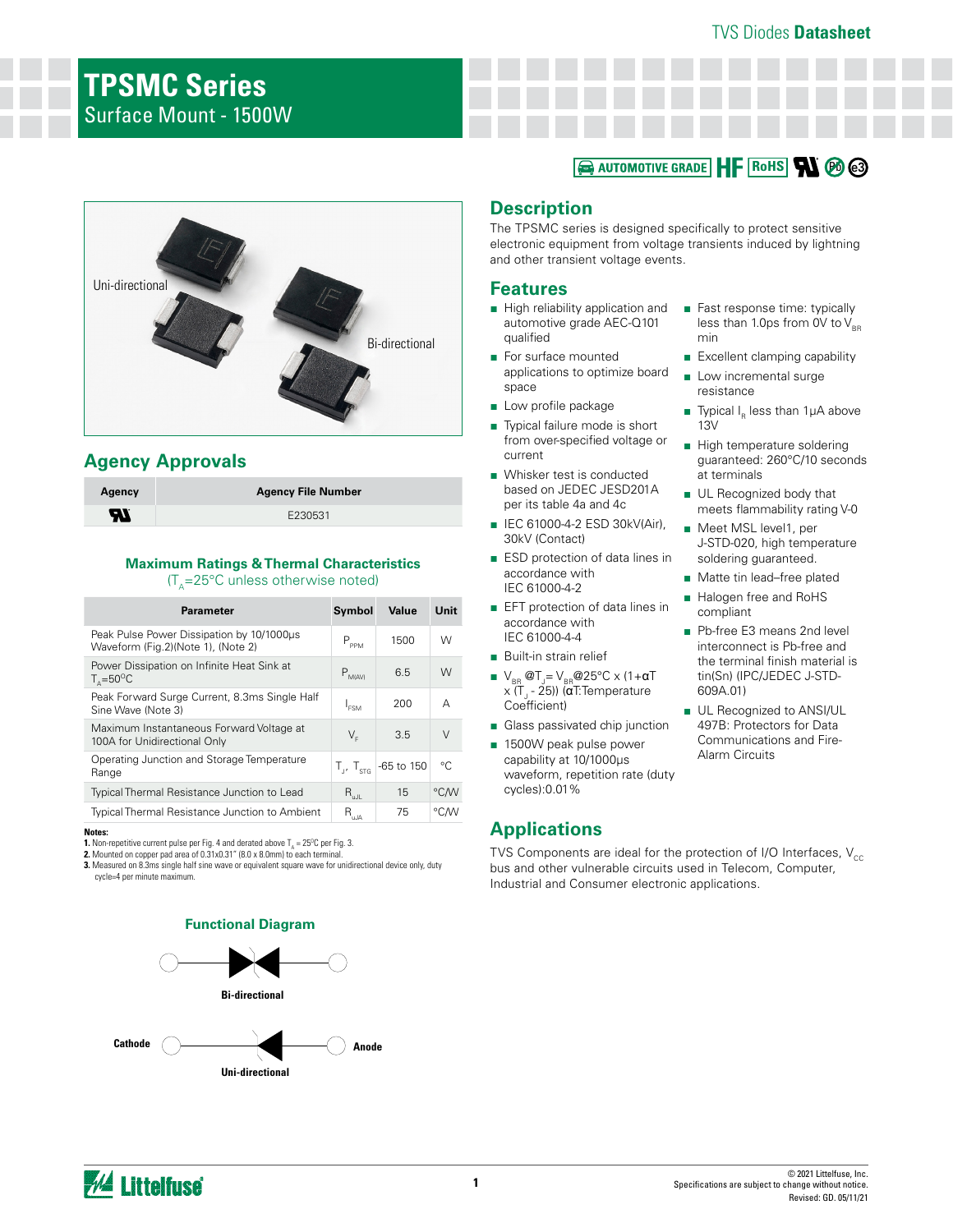|  | <b>Electrical Characteristics</b> |
|--|-----------------------------------|
|--|-----------------------------------|

| Part<br><b>Number</b><br>(Uni) | Part<br><b>Number</b><br>(Bi) | <b>Marking</b> |             | <b>Reverse</b><br><b>Stand off</b><br>Voltage V <sub>p</sub> | <b>Breakdown</b><br>Voltage V <sub>BR</sub><br>(Volts) $@I_{\tau}$ |            | <b>Test</b><br><b>Current</b><br>4 | <b>Maximum</b><br>Clamping<br>Voltage V <sub>c</sub><br>$@I_{\text{pp}}$ | <b>Maximum</b><br>Peak<br><b>Pulse</b><br>Current I <sub>pp</sub> | <b>Maximum</b><br>Reverse<br>Leakage I <sub>p</sub><br>$@V_{R}$ | Agency<br>Approval<br><b>77</b> |
|--------------------------------|-------------------------------|----------------|-------------|--------------------------------------------------------------|--------------------------------------------------------------------|------------|------------------------------------|--------------------------------------------------------------------------|-------------------------------------------------------------------|-----------------------------------------------------------------|---------------------------------|
|                                |                               | <b>UNI</b>     | B1          | (Volts)                                                      | <b>MIN</b>                                                         | <b>MAX</b> | (mA)                               | (V)                                                                      | (A)                                                               | (μA)                                                            |                                 |
| TPSMC12A                       | TPSMC12CA                     | 12AA           | 12CA        | 10.20                                                        | 11.40                                                              | 12.60      | $\mathbf{1}$                       | 16.7                                                                     | 91.0                                                              | 5                                                               | X                               |
| TPSMC13A                       | TPSMC13CA                     | 13AA           | 13CA        | 11.10                                                        | 12.40                                                              | 13.70      | $\overline{1}$                     | 18.2                                                                     | 83.5                                                              | $\mathbf{1}$                                                    | X                               |
| TPSMC15A                       | TPSMC15CA                     | 15AA           | 15CA        | 12.80                                                        | 14.30                                                              | 15.80      | $\mathbf{1}$                       | 21.2                                                                     | 71.7                                                              | $\mathbf{1}$                                                    | $\mathsf X$                     |
| TPSMC16A                       | TPSMC16CA                     | 16AA           | 16CA        | 13.60                                                        | 15.20                                                              | 16.80      | $\mathbf{1}$                       | 22.5                                                                     | 67.6                                                              | $\mathbf{1}$                                                    | X                               |
| TPSMC18A                       | TPSMC18CA                     | 18AA           | 18CA        | 15.30                                                        | 17.10                                                              | 18.90      | $\mathbf{1}$                       | 25.2                                                                     | 60.3                                                              | $\mathbf{1}$                                                    | X                               |
| TPSMC20A                       | TPSMC20CA                     | 20AA           | 20CA        | 17.10                                                        | 19.00                                                              | 21.00      | $\mathbf{1}$                       | 27.7                                                                     | 54.9                                                              | $\mathbf{1}$                                                    | X                               |
| TPSMC22A                       | TPSMC22CA                     | 22AA           | 22CA        | 18.80                                                        | 20.90                                                              | 23.10      | $\mathbf{1}$                       | 30.6                                                                     | 49.7                                                              | $\mathbf{1}$                                                    | X                               |
| TPSMC24A                       | TPSMC24CA                     | 24AA           | 24CA        | 20.50                                                        | 22.80                                                              | 25.20      | $\mathbf{1}$                       | 33.2                                                                     | 45.8                                                              | $\mathbf{1}$                                                    | X                               |
| TPSMC27A                       | TPSMC27CA                     | 27AA           | 27CA        | 23.10                                                        | 25.70                                                              | 28.40      | $\mathbf{1}$                       | 37.5                                                                     | 40.5                                                              | $\mathbf{1}$                                                    | $\mathsf X$                     |
| TPSMC30A                       | TPSMC30CA                     | 30AA           | 30CA        | 25.60                                                        | 28.50                                                              | 31.50      | $\overline{1}$                     | 41.4                                                                     | 36.7                                                              | $\mathbf{1}$                                                    | Χ                               |
| TPSMC33A                       | TPSMC33CA                     | 33AA           | 33CA        | 28.20                                                        | 31.40                                                              | 34.70      | $\overline{1}$                     | 45.7                                                                     | 33.3                                                              | $\mathbf{1}$                                                    | $\mathsf X$                     |
| TPSMC36A                       | TPSMC36CA                     | 36AA           | 36CA        | 30.80                                                        | 34.20                                                              | 37.80      | $\mathbf{1}$                       | 49.9                                                                     | 30.5                                                              | $\mathbf{1}$                                                    | X                               |
| TPSMC39A                       | TPSMC39CA                     | 39AA           | 39CA        | 33.30                                                        | 37.10                                                              | 41.00      | $\mathbf{1}$                       | 53.9                                                                     | 28.2                                                              | $\mathbf{1}$                                                    | $\mathsf X$                     |
| TPSMC43A                       | TPSMC43CA                     | 43AA           | 43CA        | 36.80                                                        | 40.90                                                              | 45.20      | $\mathbf{1}$                       | 59.3                                                                     | 25.6                                                              | $\mathbf{1}$                                                    | X                               |
| TPSMC47A                       | TPSMC47CA                     | 47AA           | 47CA        | 40.20                                                        | 44.70                                                              | 49.40      | $\overline{1}$                     | 64.8                                                                     | 23.5                                                              | $\mathbf{1}$                                                    | X                               |
| TPSMC51A                       | TPSMC51CA                     | 51AA           | 51CA        | 43.60                                                        | 48.50                                                              | 53.60      | $\mathbf{1}$                       | 70.1                                                                     | 21.7                                                              | $\mathbf{1}$                                                    | Χ                               |
| TPSMC56A                       | TPSMC56CA                     | 56AA           | 56CA        | 47.80                                                        | 53.20                                                              | 58.80      | $\mathbf{1}$                       | 77.0                                                                     | 19.7                                                              | $\mathbf{1}$                                                    | X                               |
| TPSMC62A                       | TPSMC62CA                     | 62AA           | 62CA        | 53.00                                                        | 58.90                                                              | 65.10      | $\mathbf{1}$                       | 85.0                                                                     | 17.9                                                              | $\overline{1}$                                                  | Χ                               |
| TPSMC68A                       | TPSMC68CA                     | 68AA           | 68CA        | 58.10                                                        | 64.60                                                              | 71.40      | $\mathbf{1}$                       | 92.0                                                                     | 16.5                                                              | $\mathbf{1}$                                                    | $\mathsf X$                     |
| TPSMC75A                       | TPSMC75CA                     | 75AA           | <b>75CA</b> | 64.10                                                        | 71.30                                                              | 78.80      | $\mathbf{1}$                       | 103.0                                                                    | 14.8                                                              | $\mathbf{1}$                                                    | X                               |
| TPSMC82A                       | TPSMC82CA                     | 82AA           | 82CA        | 70.10                                                        | 77.90                                                              | 86.10      | $\mathbf{1}$                       | 113.0                                                                    | 13.5                                                              | $\mathbf{1}$                                                    | X                               |
| TPSMC91A                       | TPSMC91CA                     | 91AA           | 91CA        | 77.80                                                        | 86.50                                                              | 95.50      | $\mathbf{1}$                       | 125.0                                                                    | 12.2                                                              | $\mathbf{1}$                                                    | X                               |
| TPSMC100A                      | TPSMC100CA                    | 100AA          | 100CA       | 85.50                                                        | 95.00                                                              | 105.26     | $\mathbf{1}$                       | 137.0                                                                    | 11.1                                                              | $\mathbf{1}$                                                    | X                               |
| TPSMC110A                      | TPSMC110CA                    | 110AA          | 110CA       | 94.50                                                        | 104.50                                                             | 115.79     | $\mathbf{1}$                       | 152.0                                                                    | 10                                                                | $\mathbf{1}$                                                    | Χ                               |
| TPSMC120A                      | TPSMC120CA                    | 120AA          | 120CA       | 102.60                                                       | 114.00                                                             | 126.32     | $\mathbf{1}$                       | 165.0                                                                    | 9.2                                                               | $\mathbf{1}$                                                    | $\mathsf{X}$                    |
| TPSMC130A                      | TPSMC130CA                    | 130AA          | 130CA       | 111.15                                                       | 123.50                                                             | 136.84     | -1                                 | 179.0                                                                    | 8.5                                                               | $\mathbf{1}$                                                    | X                               |
| TPSMC150A                      | TPSMC150CA                    | 150AA          | 150CA       | 128.25                                                       | 142.50                                                             | 157.89     | $\mathbf{1}$                       | 207.0                                                                    | 7.3                                                               | $\mathbf{1}$                                                    | $\mathsf X$                     |
| TPSMC160A                      | TPSMC160CA                    | 160AA          | 160CA       | 136.80                                                       | 152.00                                                             | 168.42     | $\mathbf{1}$                       | 219.0                                                                    | 6.9                                                               | $\mathbf{1}$                                                    | X                               |
| TPSMC170A                      | TPSMC170CA                    | 170AA          | 170CA       | 145.35                                                       | 161.50                                                             | 178.95     | $\mathbf{1}$                       | 234.0                                                                    | 6.5                                                               | $\mathbf{1}$                                                    | X                               |
| TPSMC180A                      | TPSMC180CA                    | 180AA          | 180CA       | 153.90                                                       | 171.00                                                             | 189.47     | $\mathbf{1}$                       | 246.0                                                                    | 6.2                                                               | 1                                                               | Χ                               |
| TPSMC200A                      | TPSMC200CA                    | 200AA          | 200CA       | 171.00                                                       | 190.00                                                             | 210.53     | $\mathbf{1}$                       | 274.0                                                                    | 5.5                                                               | $\mathbf{1}$                                                    | Χ                               |
| TPSMC220A                      | TPSMC220CA                    | 220AA          | 220CA       | 188.10                                                       | 209.00                                                             | 231.58     | $\mathbf{1}$                       | 328.0                                                                    | 4.6                                                               | $\mathbf{1}$                                                    | Χ                               |
| TPSMC250A                      | TPSMC250CA                    | 250AA          | 250CA       | 213.75                                                       | 237.50                                                             | 263.16     | $\mathbf{1}$                       | 344.0                                                                    | 4.4                                                               | $\mathbf{1}$                                                    | X                               |

For bidirectional type having V<sub>R</sub> of 10 volts and less, the I<sub>R</sub> limit is double.



**I-V Curve Characteristics**

**Stand-off Voltage** -- Maximum voltage that can be applied to the TVS without operation **Breakdown Voltage** -- Maximum voltage that flows though the TVS at a specified test current (I<sub>T</sub>)



- **Clamping Voltage** -- Peak voltage measured across the TVS at a specified Ippm (peak  $V_c$  Clamping V<br>impulse current)
- $\overset{\text{I}}{\mathbf{V}}_{\text{F}}$ **Reverse Leakage Current** -- Current measured at V<sub>R</sub>

**VF Forward Voltage Drop for Uni-directional**



**P<sub>PPM</sub> Peak Pulse Power Dissipation** -- Max power dissipation<br>V<sub>n</sub> Stand-off Voltage -- Maximum voltage that can be applied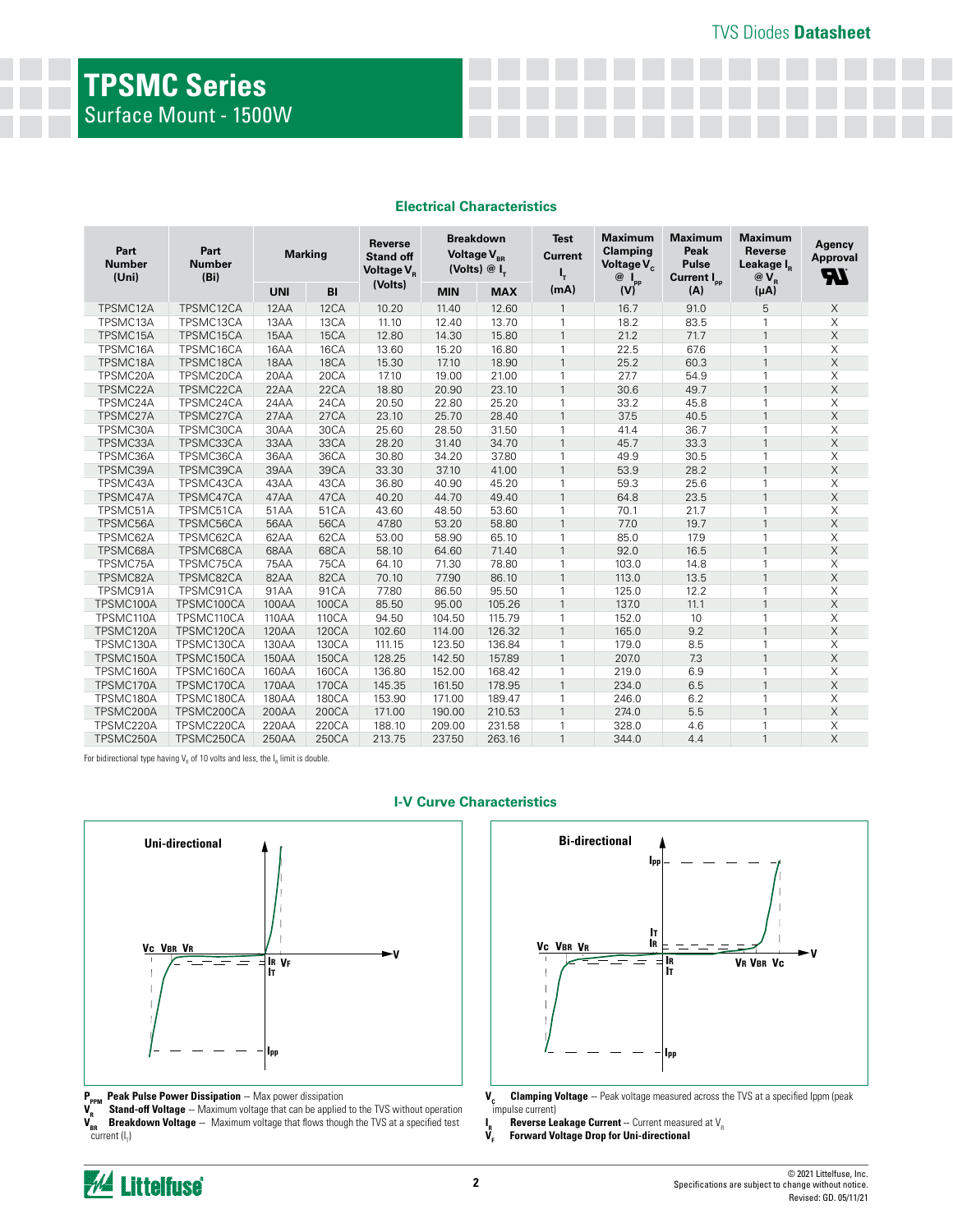## Ratings and Characteristic Curves (T<sub>A</sub>=25°C unless otherwise noted)



### **Figure 3 - Peak Pulse Power Derating Curve Figure 4 - Pulse Waveform**









### **Figure 5 - Typical Junction Capacitance Figure 6 - Steady State Power Dissipation Derating Curve**



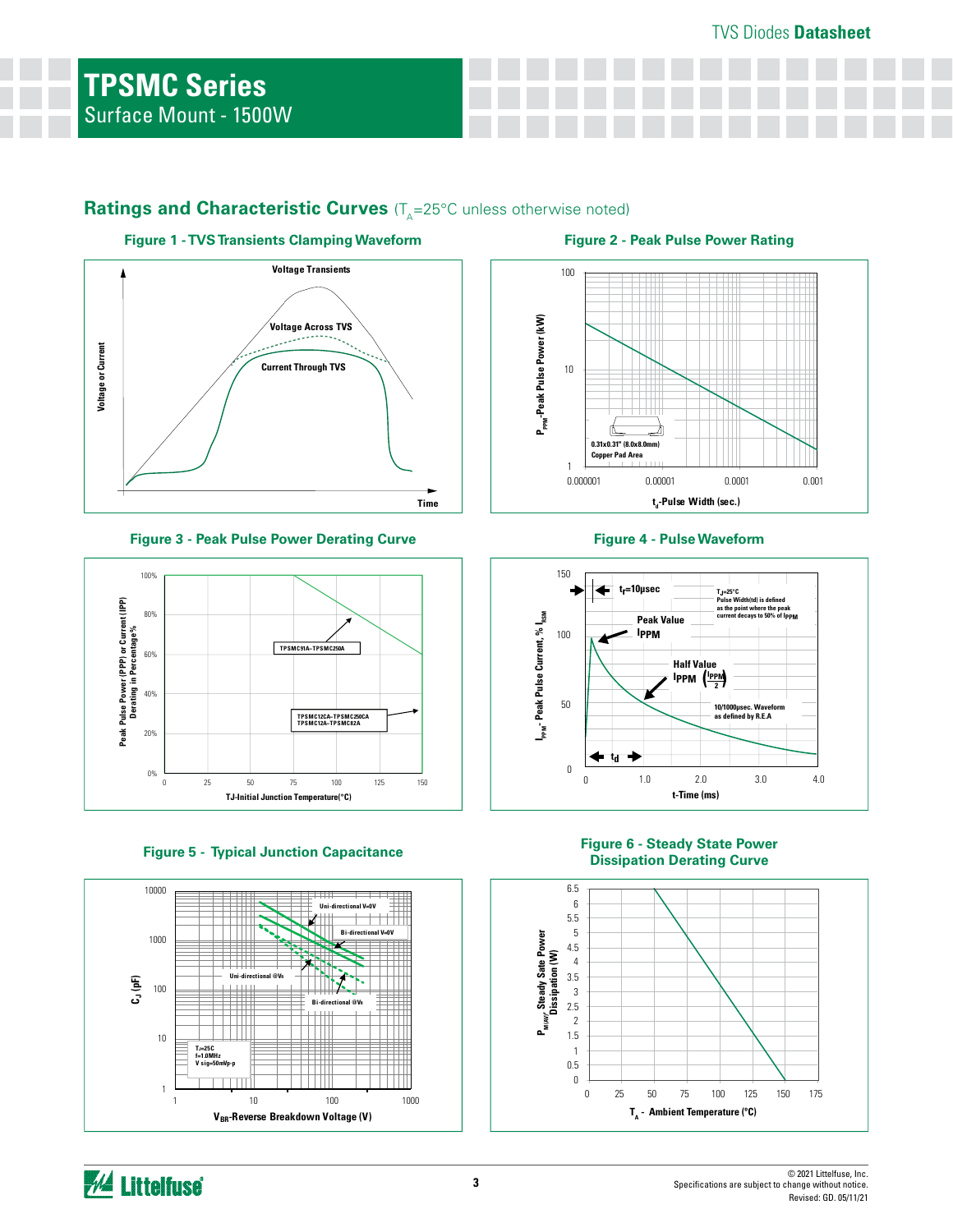## TVS Diodes **Datasheet**



**Figure 7 - Maximum Non-Repetitive Peak** 

### **Physical Specifications**

| Weight          | 0.007 ounce, 0.21 grams                                              |
|-----------------|----------------------------------------------------------------------|
| Case            | JEDEC DO214AB. Molded plastic body over<br>glass passivated junction |
| <b>Polarity</b> | Color band denotes positive end (cathode) except Bidirectional.      |
| <b>Terminal</b> | Matte Tin-plated leads, Solderable per JESD22-B102                   |

### **Environmental Specifications**

| <b>High Temp. Storage</b>  | JESD22-A103              |
|----------------------------|--------------------------|
| <b>HTRB</b>                | JESD22-A108              |
| <b>Temperature Cycling</b> | JESD22-A104              |
| <b>MSL</b>                 | JEDEC-J-STD-020, Level 1 |
| H3TRB                      | JESD22-A101              |
| <b>RSH</b>                 | JESD22-A111              |

## **Figure 7 - Maximum Non-Repetitive Feat**<br>Forward Surge Current Uni-Directional Only **Soldering Parameters**

| <b>Reflow Condition</b>                          | Lead-free assembly                             |                    |  |
|--------------------------------------------------|------------------------------------------------|--------------------|--|
|                                                  | - Temperature Min $(T_{s(min)})$               | $150^{\circ}$ C    |  |
| <b>Pre Heat</b>                                  | - Temperature Max $(T_{\text{sum}})$           | $200^{\circ}$ C    |  |
|                                                  | - Time (min to max) $(t_*)$                    | $60 - 120$ secs    |  |
| Average ramp up rate (Liquidus Temp (T,) to peak | 3°C/second max                                 |                    |  |
| $T_{\text{S(max)}}$ to $T_{L}$ - Ramp-up Rate    | 3°C/second max                                 |                    |  |
| <b>Reflow</b>                                    | - Temperature (T <sub>1</sub> ) (Liquidus)     | $217^{\circ}$ C    |  |
|                                                  | -Time (min to max) $(t_*)$                     | $60 - 150$ seconds |  |
| Peak Temperature (T <sub>p</sub> )               | $260^{+0/5}$ °C                                |                    |  |
|                                                  | Time within 5°C of actual peak Temperature (t) | 30 seconds max     |  |
| <b>Ramp-down Rate</b>                            | 6°C/second max                                 |                    |  |
| Time 25°C to peak Temperature (T <sub>a</sub> )  | 8 minutes max.                                 |                    |  |
| Do not exceed                                    | $260^{\circ}$ C                                |                    |  |



## **DO-214AB (SMC J-Bend) Cathode Band**<br>(for Uni-direction (al products only) 1 **C A B H D F E G**  $K = \prod_{i=1}^{n} L_i$ **I**

## **Dimensions**

| <b>Dimensions</b> |            | <b>Inches</b> | <b>Millimeters</b> |            |  |
|-------------------|------------|---------------|--------------------|------------|--|
|                   | <b>Min</b> | <b>Max</b>    | <b>Min</b>         | <b>Max</b> |  |
| A                 | 0.114      | 0.126         | 2.900              | 3.200      |  |
| В                 | 0.260      | 0.280         | 6.600              | 7.110      |  |
| C                 | 0.220      | 0.245         | 5.590              | 6.220      |  |
| D                 | 0.079      | 0.103         | 2.060              | 2.620      |  |
| E                 | 0.030      | 0.060         | 0.760              | 1.520      |  |
| F                 |            | 0.008         |                    | 0.203      |  |
| G                 | 0.305      | 0.320         | 7.750              | 8.130      |  |
| н                 | 0.006      | 0.012         | 0.152              | 0.305      |  |
| ı                 | 0.129      |               | 3.300              |            |  |
| J                 | 0.094      |               | 2.400              | ۰          |  |
| К                 |            | 0.165         |                    | 4.200      |  |
|                   | 0.094      |               | 2.400              |            |  |